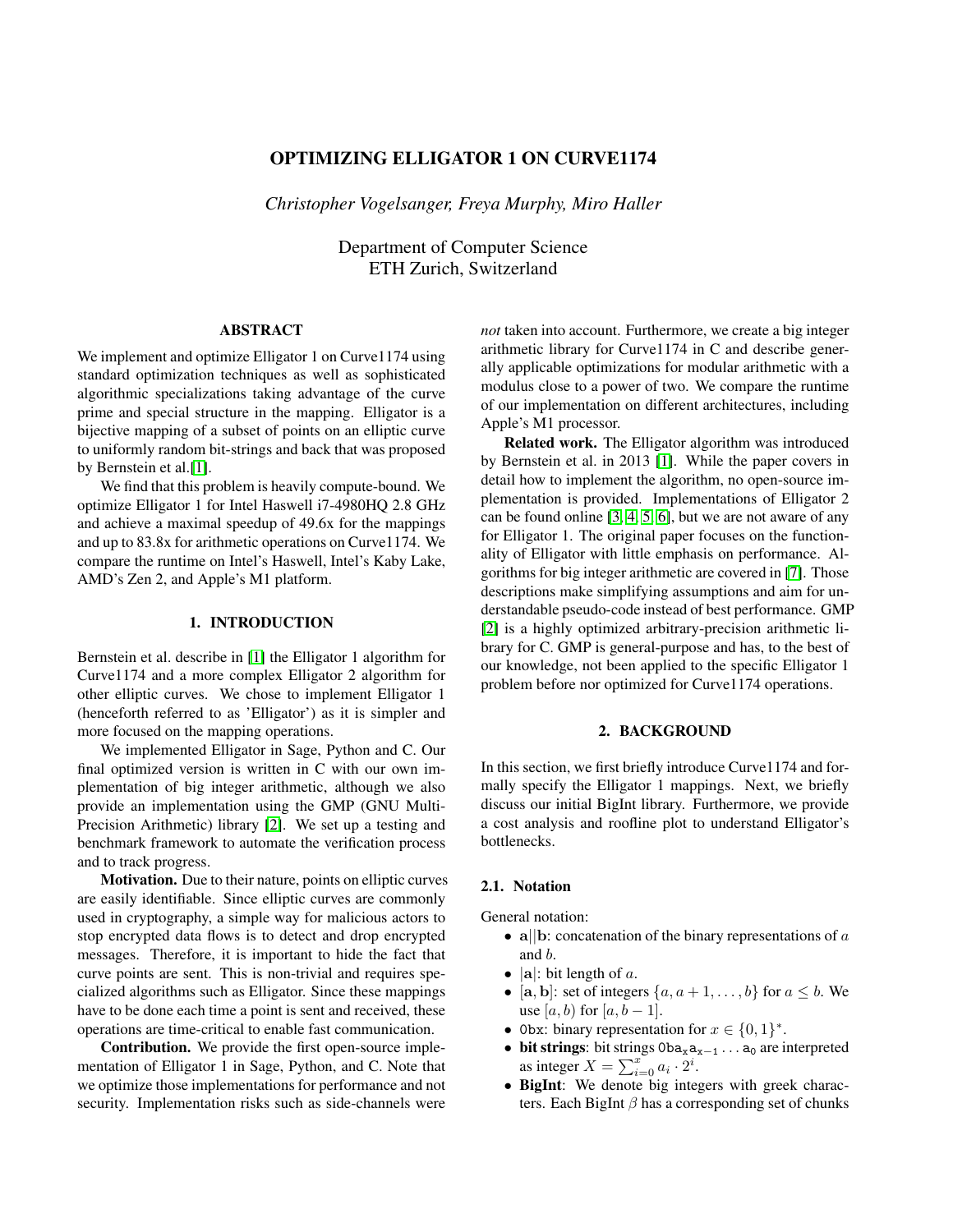$\{\beta_0, \beta_1, \dots, \beta_k\}$  such that  $\beta = \sum_{i=0}^k \beta_i \cdot r^i$ , where r is the radix. For us,  $r = 2^{32}$  (i.e.,  $|\beta_i| = 32$ ).

•  $op_{64}$ ,  $op_{256}$ : We use  $op_{64}$  to denote an arithmetic operation  $op$  on 64-bit integers, and  $op$ <sub>256</sub> for BigInt operations.

We use the following abbreviations for our optimization versions of the Elligator C implementation:

- V1: Straightforward C implementation.
- V2: Standard optimizations (pre-computation, strengthreduction) and algorithmic optimizations (modulus, square) described in [Section 3.1.](#page-3-0)
- V3: Vectorization using AVX described in [Section 3.2.](#page-4-0)

### <span id="page-1-2"></span>2.2. Elliptic Curves and Elligator

Elliptic curves, in our case, are algebraic curves defined over a prime field. For Curve1174, this is the set of points  $(x, y)$  which satisfy the equation  $x^2 + y^2 = 1 - 1174x^2y^2$ over the field  $\mathbf{F}_q$  for prime  $q = 2^{251} - 9$  (i.e.,  $x, y \in \mathbf{F}_q$ ).

The Elligator 1 algorithm works exclusively for points on Curve1174. Let  $\mathcal{P} \subset \mathbf{F}_q^2$  be the subset of points used in Elligator and  $S \subset \mathbf{F}_q$  the set of bit strings interpreted as integers in  $\mathbf{F}_q$  (see [\[1\]](#page-8-0)). Elligator 1 describes the mapping pnt2str:  $\mathcal{P} \rightarrow \mathcal{S}$  from a curve point onto a uniformly random bit string and its inverse mapping str2pnt:  $S \rightarrow$ P. Note that we have  $|\mathcal{P}| = |\mathcal{S}|$ . The mathematical notation of those mappings are shown in [Lst. 1](#page-1-0) and [Lst. 2.](#page-1-1) The function  $\chi : \mathbf{F}_q \to \mathbf{F}_q$  is defined as  $\chi(x) = x^{(q-1)/2}$  and shows the quadratic character of  $x$  (whether it is a square, non-square, or zero).  $s \in \mathbf{F}_q$  is a constant field element. We define  $c = 2/s^2$  and  $r = c + 1/c$ . Note that all operations are performed over  $\mathbf{F}_q$  and we have a number of expensive power operations.

<span id="page-1-0"></span>

|                      | <b>function</b> str2pnt(t): // where $t \in S$               |
|----------------------|--------------------------------------------------------------|
| $\vert$ <sub>2</sub> | if $t = \pm 1$ return $(0, 1)$                               |
| $\vert$ 3            | $u = (1-t)/(1+t)$                                            |
| 4                    | $v = u^5 + (r^2 - 2)u^3 + u$                                 |
| $\vert$ 5            | $X = \chi(v)u$                                               |
| 6                    | $Y = (\chi(v)v)^{(q+1)/4} \chi(v) \chi(u^2 + 1/c^2)$         |
| 17                   | $x = (c-1)sX(1+X)/Y$                                         |
| 8                    | $y = (rX - (1 + X)^2) / (rX + (1 + X)^2)$                    |
| 9                    | <b>return</b> $(x, y)$ // where $p = (x, y) \in \mathcal{P}$ |
|                      |                                                              |

Lst. 1. The Elligator str2pnt mapping.

<span id="page-1-1"></span>

| l1        | <b>function</b> pnt2str(p): // where $p = (x, y) \in \mathcal{P}$ |
|-----------|-------------------------------------------------------------------|
| $\vert$ 2 | if $p = (0, 1)$ return 1                                          |
| $\vert$ 3 | $\eta = \frac{y-1}{2(y+1)}$                                       |
| 4         | $X = -(1 + \eta r) + ((1 + \eta r)^2 - 1)^{(q+1)/4}$              |
| 5         | $z = \chi ((c-1)s\bar{X}(1+\bar{X})x(\bar{X}^2+1/c^2))$           |
| 6         | $\bar{u} = zX$                                                    |
| l7        | $\bar{t} = (1 - \bar{u})/(1 + \bar{u})$                           |
| l8        | return $\bar{t}$ // where $\bar{t} \in \mathcal{S}$               |

Lst. 2. The Elligator pnt2str mapping.

#### 2.3. Basic BigInt Implementation

The Elligator 1 operations from [Section 2.2](#page-1-2) are all performed over a finite field for Curve1174 with a 251-bit prime. Normal integer operations are limited to 64-bit operands. Therefore, we implemented our own BigInt library, such that we can adapt and optimize it specifically for Elligator. We represent a single BigInt as a collection of 64-bit chunks. For each chunk, we use the lower 32 bits to store the integer's bits, and reserve the upper 32 bits for intermediate internal results (e.g., when multiplying two chunks). Initially, we allocated those chunks on the heap and later moved them to the stack (see [Section 3.1\)](#page-3-0). Metadata for the BigInt tracks the number of chunks and the sign of the stored large integer. For the basic operations ( $\text{add}_{256}$ ,  $\text{sub}_{256}$ ,  $\text{mul}_{256}$ , and  $div_{256}$ ) we generalized the algorithms from "The Art of Computer Programming" [\[7\]](#page-8-6) for signed variable-chunk integers. Furthermore, we implemented more advanced operations, including power  $pow_{256}$  (using square-and-multiply), modular inverses  $inv_{256}$  (using the Extended Euclidean algorithm), and Elligator's  $\chi$  function chi<sub>256</sub>.

Implementing the Elligator mapping functions is very simple: we just call the BigInt functions from our library which correspond to the mathematical operations described in [Listings 1](#page-1-0) and [2.](#page-1-1)

# 2.4. Cost Analysis

Since we have a fixed input size we optimize for runtime instead of performance. The algorithm uses BigInt operations that internally use 64-bit basic integer operations. We looked into profiling our code with Apple's *Instruments* [\[8\]](#page-8-7). However, it only allowed us to make coarse-grained measurements on the execution time in micro-seconds of single function calls. We were missing the option to make multiple measurements, count the number of operations, or observe the execution unit usage of single functions. For those reasons, we decided to manually tag all basic and BigInt operations in our code to get fine-grained statistics. We are aware that the compiler might be able to optimize certain operations into cheaper ones which would lead to a discrepancy as our tagging is done in the source code. However, we are confident that the overall picture we get from the tagging is consistent. In this tagging we distinguished between  $add_{64}$ ,  $mu1_{64}$ , div<sub>64</sub>, shift<sub>64</sub>, and bitop<sub>64</sub> operations.

Using these tags we get the instruction mix shown in [Table 1,](#page-2-0) where we mapped each of the tagged functions onto the used execution unit in the Haswell processor. [Table 2](#page-2-1) shows the port distribution of integer execution units on the Intel Haswell architecture. Since there is no bottleneck due to instruction imbalance, we decided to simply use the sum of all operations for our cost function. [Table 3](#page-2-2) shows the cost function for both Elligator functions and all our code versions. We see that the number of instructions decreases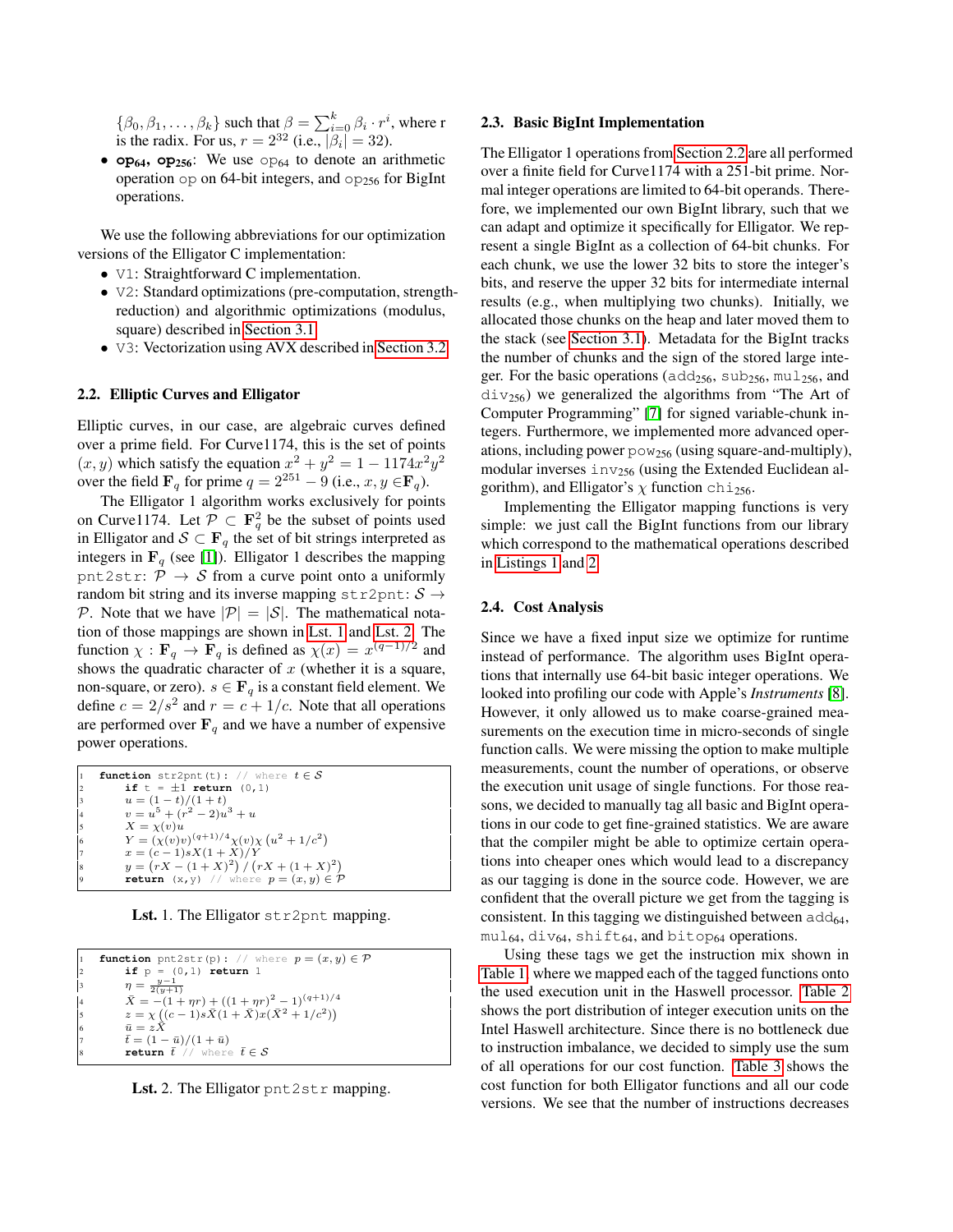| version        | function | <b>ALU</b> | Shift | Mul  | Div     |
|----------------|----------|------------|-------|------|---------|
| V1             | pnt2str  | 79.3       | 2.2   | 6.9  | 11.6    |
|                | str2pnt  | 79.4       | 2.1   | 6.8  | 11.6    |
| V <sub>2</sub> | pnt2str  | 76.4       | 11.8  | 11.8 | 0.0     |
|                | str2pnt  | 76.4       | 11.8  | 11.8 | 0.0     |
| V3             | pnt2str  | 74.3       | 13.0  | 12.7 | 0.0     |
|                | str2pnt  | 74.2       | 12.9  | 12.9 | $0.0\,$ |

<span id="page-2-0"></span>Table 1. Percentage of instructions using a certain integer execution unit during Elligator's str2pnt and pnt2str functions.

| Port 0 | Port 1 | Port 5 | Port 6 |
|--------|--------|--------|--------|
| ALU,   | ALU    | ALU    | ALU,   |
| Shift  |        |        | Shift  |
| Div    | M11 1  |        |        |

<span id="page-2-1"></span>Table 2. Ports with integer execution units on the Intel Haswell i7-4980HQ 2.8 GHz

for every new version.

Note that both mappings have a time complexity of  $\mathcal{O}(1)$ since we do not vary the input size. Bernstein observes in [\[1\]](#page-8-0) that the  $\chi$  function (or in general, all power operations) are the main bottleneck. Computing  $b^e$  for  $b, e \in \mathbf{F}_q$ using the well-known square-and-multiply algorithm takes  $\mathcal{O}(\log(q))$  multiplications and  $\mathcal{O}(\log(q))$  squares.

#### 2.5. Roofline plot

As part of our cost analysis, we created a roofline plot for our main optimization target (Intel Haswell i7-4980HQ 2.8 GHz). The Haswell has four ports with execution units for integers [\[9\]](#page-8-8), as shown in [Table 2.](#page-2-1)

This gives a peak performance without vectorization of 4 integer operations (iops) per cycle since there are 4 ALUs on different ports. We can fit four 64-bit integers into one 256-bit AVX vector, which gives a peak performance with vectorization of 16 iops per cycle. We measured the actual memory bandwidth using the benchmarking tool *Novabench* [\[10\]](#page-8-9) as 25 GB/s (or 8.9 B/cycle). We decided against taking the RAM manufacturer's data because our device is

| version | str2pnt | pnt2str |  |
|---------|---------|---------|--|
| V 1     | 2.90    | 4.34    |  |
| V2      | 1.23    | 1.84    |  |
| 73      | 0.61    | 0.93    |  |

<span id="page-2-2"></span>Table 3. Cost function for our different optimization versions in Miops  $(10^6 \text{ ions})$ .



<span id="page-2-3"></span>Fig. 1. Roofline plot for Elligator pnt2str and str2pnt functions for version 1 to 3.

rather old and unlikely to come close to the optimal bandwidth.

The roofline plot in [Fig. 1](#page-2-3) shows that Elligator is heavily compute-bound. This justifies our decision to focus on algorithmic optimizations rather than memory optimizations. Each successive version moves to the left on the intensity axis since it was refined to require fewer operations (compare to [Table 3\)](#page-2-2) and therefore less work while the amount of data moved stays the same. The greatest increase in performance was from V1 to V2, with a small increase provided by the use of AVX instructions in V3.

The str2pnt algorithm, represented in [Fig. 1](#page-2-3) by triangles, has a slightly higher intensity than its pnt2str counterpart because it has more of the expensive power operations while having slightly less input data (one BigInt instead of two).

# 3. OPTIMIZATIONS

We first describe in [Section 3.1](#page-3-0) the non-vector optimizations we applied in V2 to improve on V1. This includes standard optimizations (strength reduction, pre-computation, and changing compilation) as well as more sophisticated algorithmic improvements (square function, division-avoiding modulus, Fermat inverse). Next, [Section 3.2](#page-4-0) describes different approaches that we applied in V3 to vectorize addition and multiplication.

On a high level, many of our optimizations utilize special properties of Curve1174 to transform generic BigInt operations into specialized functions tailored to their use in Elligator.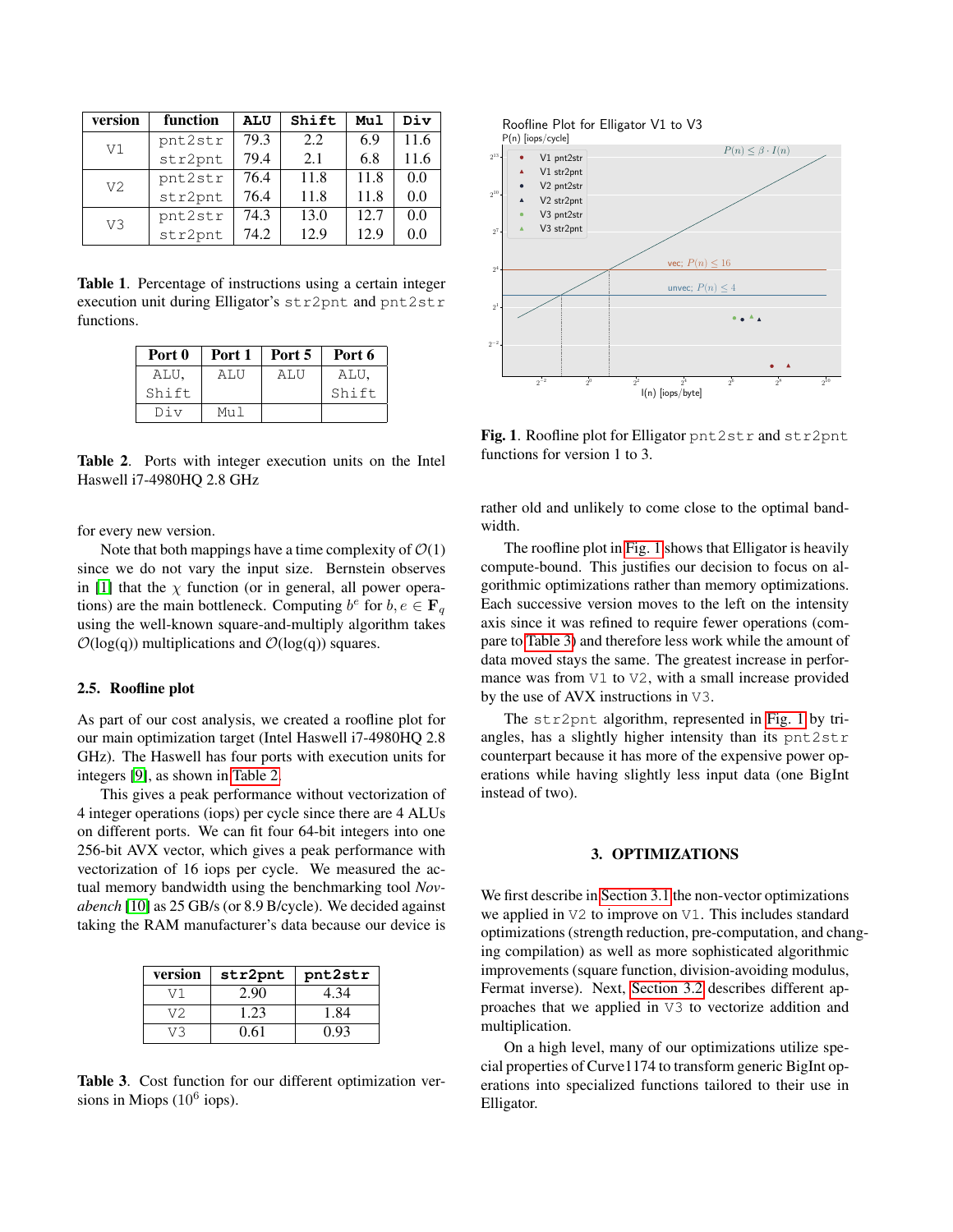| flags    | V <sub>2</sub> | $V3*$ | $V3**$ |
|----------|----------------|-------|--------|
| $-00$    | 3.04           | 3.9   | 3.9    |
| -01      | 1.13           | 1.21  | 1.2.   |
| -02      | 1.05           | 1.02  | 1.0    |
| $-0.3$   | 1.08           | 1.02  | 0.98   |
| $-Ofast$ | 1.08           | 1.01  | 0.99   |

<span id="page-3-2"></span>Table 4. Average of the runtime in multiples of  $10^6$  cycles (rounded to three digits) for str2pnt and pnt2str when compiled with different optimization flags. For V2 we additionally used the -fno-tree-vectorize flag. For V3 we added -march=native -m64 -mavx2. V3\* has the -fno-tree-vectorize flag and V3\*\* does not. The target laptop is specified in [Section 4.1.](#page-5-0)

#### <span id="page-3-0"></span>3.1. Non-Vector Optimizations

**Strength reductions.** We replace mod<sub>64</sub> with modulus  $2^x$ by a bitwise and<sub>256</sub> with  $2^x - 1$ . This is used often since our representation uses only 32 of 64 bits for every chunk. We performed this optimization manually as we suspected the compiler might not recognize all instances.

Following the same reasoning, we replace divisions by a power of two with right shifts. This operation appears when we extract the carry of chunk additions from the upper 32 bits.

To avoid memory copies, we enforce that most BigInt functions do not accept aliasing inputs.

We measured that over 99.9% of the BigInts have eight chunks. This is expected, since there are  $2^{i \cdot 32}$  *i*-chunk Big-Ints. Therefore, we create specially optimized versions of functions that are called when the chunk size is eight. In those functions, we can unroll loops and avoid special cases and size-dependent branching. The resulting simpler code makes it easier for the compiler to do optimizations.

For the Elligator 1 mapping functions we reduced the number of BigInts used to store intermediate results. Furthermore, we used strength reductions for multiplications by the  $\chi$ (.) function. The  $\chi$ (.) function is guaranteed to return 1, 0 or -1. For the 1 and -1 cases, we only have to XOR the signs of the BigInts<sup>[1](#page-3-1)</sup> instead of doing a full  $mul_{256}$ . To further speed this up, we changed the  $\chi(.)$  function to return the sign directly as an 8-bit integer value instead of a Big-Int. We were able to avoid  $\chi(.) = 0$  case by either catching special inputs earlier or verifying in the proof of Elligator in [\[1\]](#page-8-0) that no input ever leads to this output.

Pre-computation. As a simple way to reduce operations we pre-computed all parts of the Elligator mappings that only depend on the fixed Curve1174. Those values are (see [Listings 1](#page-1-0) and [2\)](#page-1-1):  $c = 2/s^2$ ,  $(c-1)s$ ,  $1/c^2$ ,  $r = c+1/c$ , and  $r^2 - 2$ .

Compilation. We use Makefiles [\[11\]](#page-8-10) to easily gather and compile our project in a unified fashion across multiple operating systems and architectures. Makefiles are designed for large projects and accelerate the build process by compiling code to intermediate object files and then link them together to a final executable. We rewrote those Makefiles completely to compile all files at once and thereby enable more compiler optimizations and encourage code in-lining.

Memory optimizations. We noticed we had a large number of of memory operations that were taking a significant amount of time (see [Table 7\)](#page-6-0). These included calls to alloc, calloc, memcpy, and destroy.

One of our early optimizations was therefore refactoring to reduce memory operations. To do this we stored BigInts on the stack instead of the heap.

Create specific functions. Some BigInt operations do not need two large operands. We created functions to multiply a BigInt with a 32-bit integer (which corresponds to a single chunk). We often use this in the optimized mod<sub>256</sub> (described below) to multiply by 288. Moreover, we added a specialized  $pow_{256}$  for integer (instead of BigInt) exponents.

Square function. Another function that has an often used special case is  $mu_{256}$ : when squaring a BigInt (e.g., in  $pow_{256}$ ), both operands are the same. We created a separate squared $_{256}$  function to which we only have to pass one argument. This not only cuts down on the number of data accesses but additionally saves around half of the  $mu_{64}$  chunk multiplications. For a normal mul<sub>256</sub> between BigInts  $\alpha$  and  $\beta$  we would have to compute the k-th chunk  $\gamma_k$  of the resulting  $\gamma$  the following way:

$$
\gamma_k = \sum_{i=0}^k \alpha_i \cdot \beta_{k-i}
$$

However, we can simplify this as follows for squared<sub>256</sub>:

$$
\gamma_k = \alpha_{\frac{k}{2}}^2|_{k \equiv_2 0} + 2 \sum_{i=0}^{\lceil \frac{k}{2} \rceil - 1} \alpha_i \cdot \alpha_{k-i}
$$

Instead of computing chunk multiplications twice, once as  $\alpha_i \cdot \alpha_j$  and once as  $\alpha_j \cdot \alpha_i$ , we just double their product using a left shift, which is faster. The only exception is the squaring of chunks  $\alpha_i \cdot \alpha_i$  which do not get doubled. Those only appear chunks  $\gamma_k$  where k is even. This gets handled separately in the sum above in the first term, where  $|_{k=2}$  0 stands for the condition that this term only appears when  $k$ is even.

**Modulo** q. Since we do finite field arithmetic, the mod<sub>256</sub> operation is omnipresent and optimizing it has large benefits. General-purpose mod operations require divrem<sub>256</sub>, a division with rest, which is by far the most complex BigInt operation in our library. Furthermore,  $div$  rem<sub>256</sub> has many

<span id="page-3-1"></span> $1A$  positive sign is stored as a 0 bit, the negative sign as a 1 bit.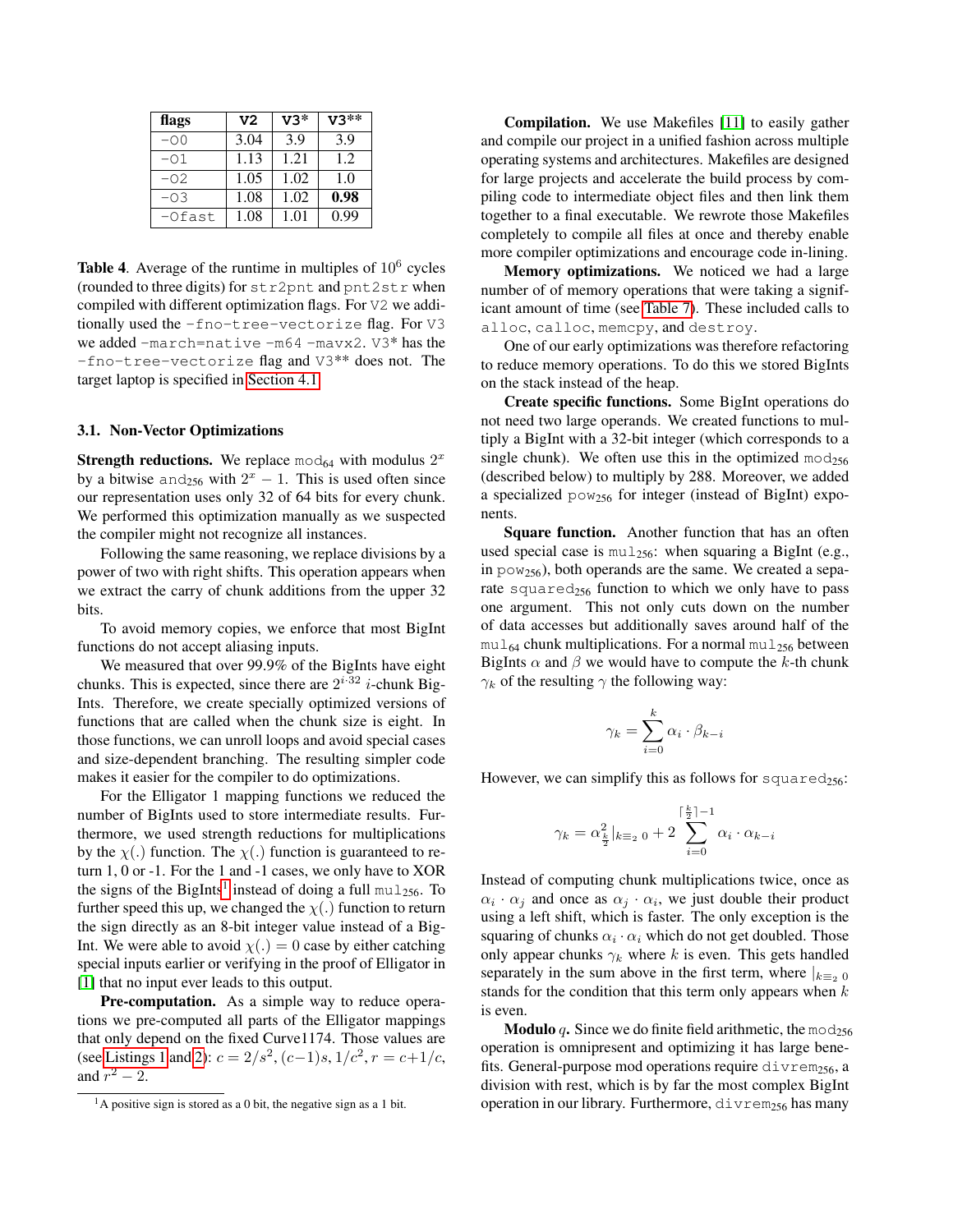

<span id="page-4-1"></span>**Fig. 2.** Overview of the two tricks used to avoid divrem<sub>256</sub> in  $mod_{256}$  and the range of numbers to which they are applicable.

data dependencies and is difficult to optimize. Our strategy is therefore to avoid  $divrem<sub>256</sub>$  in the first place. [Fig. 2](#page-4-1) gives an overview of the two tricks we use to achieve this.

First, for numbers<sup>[2](#page-4-2)</sup>  $2^{256} \le X < 2^{512}$ , we adapt Bernstein's fast modular arithmetic for Curve25519 [\[12\]](#page-8-11) to our Curve1174 and use:

$$
q = 2^{251} - 9 \Rightarrow 2^{251} - 9 \equiv_q 0 \Rightarrow 2^{256} \equiv_q 288
$$

since our curve prime q is close to  $2^{256}$ . Therefore, we can write  $X = X_1 \cdot 2^{256} + X_0$ , i.e., split it into two 256-bit chunks. Next, we reduce X to the smaller number  $X \equiv_a$  $X_1 \cdot 288 + X_0$ .

Second, for numbers  $q \le Y < 2^{256}$  we note that  $2^{256}$  < 33q. Therefore, we need to find  $i \cdot q$  such that  $0 \le Y - i \cdot$  $q < q$  for  $i \in \{1, 2, \ldots, 32\}$ . For this purpose, we perform a binary search comparing  $Y$  to precomputed multiples of q. Thus, we only perform 5-6 cheap comparisons<sup>[3](#page-4-3)</sup> and one sub<sub>256</sub> instead of an expensive divrem<sub>256</sub>.

Both of those tricks may need to be applied repeatedly until the number is reduced to  $[0, q)$ . Overall, we therefore replaced all divrem<sub>256</sub> operations with cheaper mul<sub>256</sub>, comparisons, and  $sub_{256}$  operations.

Fermat inverse. Instead of computing the modular inverse with the Extended Euclidean Algorithm egcd, we use that the curve modulus q is prime. For a prime q, we have by Fermat's theorem  $\forall a \in [1, q) \ldotp a^{q-1} \equiv_q 1$ . Thus, it follows that  $a^{-1} \equiv_q a^{q-2}$ .

### <span id="page-4-0"></span>3.2. Vector optimizations

We tried AVX optimizations for  $add_{256}$  and  $mul_{256}$  for the common case of eight chunks. As discussed, Elligator mostly operates on random BigInts which thus have eight chunks with high probability.

**Vectorize add**<sub>256</sub>. For add, the necessity to manually move carries between chunks means that even with AVX instructions we have to do linearly dependant adds relative to the BigInt's number of chunks. As a result, using AVX instructions does not reduce the number of carry operations necessary. Additionally, the need to move the carry horizontally within an AVX register, over lanes and over registers is costly. The resulting AVX code looks similar to the scalar code as pipelined loading with offset was cheaper than shuffling and permuting the data afterward.

**Vectorize mul<sub>256</sub>.** For mul<sub>256</sub> we ran into similar problems. The basic multiplication of different chunks can be done effectively by loading them with different offsets and then multiplying four chunks at a time with AVX instructions. The problem arises from adding up the different chunk multiplications. We once again run into the "data movement over lanes and registers" problem but this time we sum over many more than two chunks. Another hurdle comes from the fact that the result of the chunk multiplication will use all 64 bits. We cannot simply add more than two chunks up but have to potentially handle a carry after each chunk addition. This led to us extracting the results from the chunk multiplications and then doing the adding up in a scalar manner using compiler-supported 128-bit variables. This ended up being faster and far less complicated than a pure AVX version.

Prepare for 4-way multiplication. Since vectorizing single instructions proved to be difficult, we decided to take a different approach and perform four independent multiplications in parallel.

<span id="page-4-4"></span>

| 1              | function $pow(b, e, q)$ : |
|----------------|---------------------------|
| $\mathcal{L}$  | $r = 1$                   |
| $\overline{3}$ | while $e > 0$ :           |
| 4              | $if e \& 1:$              |
| 5              | $r = (r * b) \mod q$      |
| 6              | $b = b^2$ mod q           |
| 7              | $e = e/2$                 |
| 8              | return r                  |

Lst. 3. Normal square-and-multiply.

In order to make use of a 4-way mul<sub>256</sub>, called mul  $4_{256}$ , we needed to restructure our code to have independent multiplications. We heavily customized the  $pow_{256}$  operations for this purpose. First, note that we have some power operations with large, constant exponents: [Section 2.2](#page-1-2) shows two operations with exponent  $(q + 1)/4$ , hidden in the  $\chi$ function is a power with  $(q - 1)/2$ , and the Fermat inverse (see [Section 3.1\)](#page-3-0) uses the exponent  $q - 2$ . Those exponents, written in binary, are of the form:  $e = \text{Ob}1^{n}||\hat{e}$  with  $n = 248, 247, 247$  and  $\hat{e} = 0$ b011, 0b0, 0b0101. Therefore, we can rewrite the normal square-and-multiply algorithm shown in [Lst. 3](#page-4-4) to an optimized version shown in [Lst. 4.](#page-5-1) The latter removes the branch on the condition  $e \& 1$ since we know it is always taken for the prefix of  $n$  ones. In addition to saving comparison operations, this enables the vectorization shown in [Lst. 5.](#page-5-2) We unroll the loop four times and gather the result products in four *independent* variables  $r_i$  for  $i \in [0, 3]$ . In the end we calculate the final result as  $r = \prod_{i=0}^{3} r_i$ . To enable this optimization, we need to add

<span id="page-4-2"></span> $2$ Our internal numbers are guaranteed to be have less than 512 bits since we multiply at most two 251-bit numbers before doing a  $mod_{256}$ .

<span id="page-4-3"></span><sup>&</sup>lt;sup>3</sup>The extra comparison is necessary due to the corner case where  $Y =$  $i \cdot q$  for some  $i \in \{1, 2, \ldots, 32\}$  when the binary search is implemented with less-than-or-equal comparisons.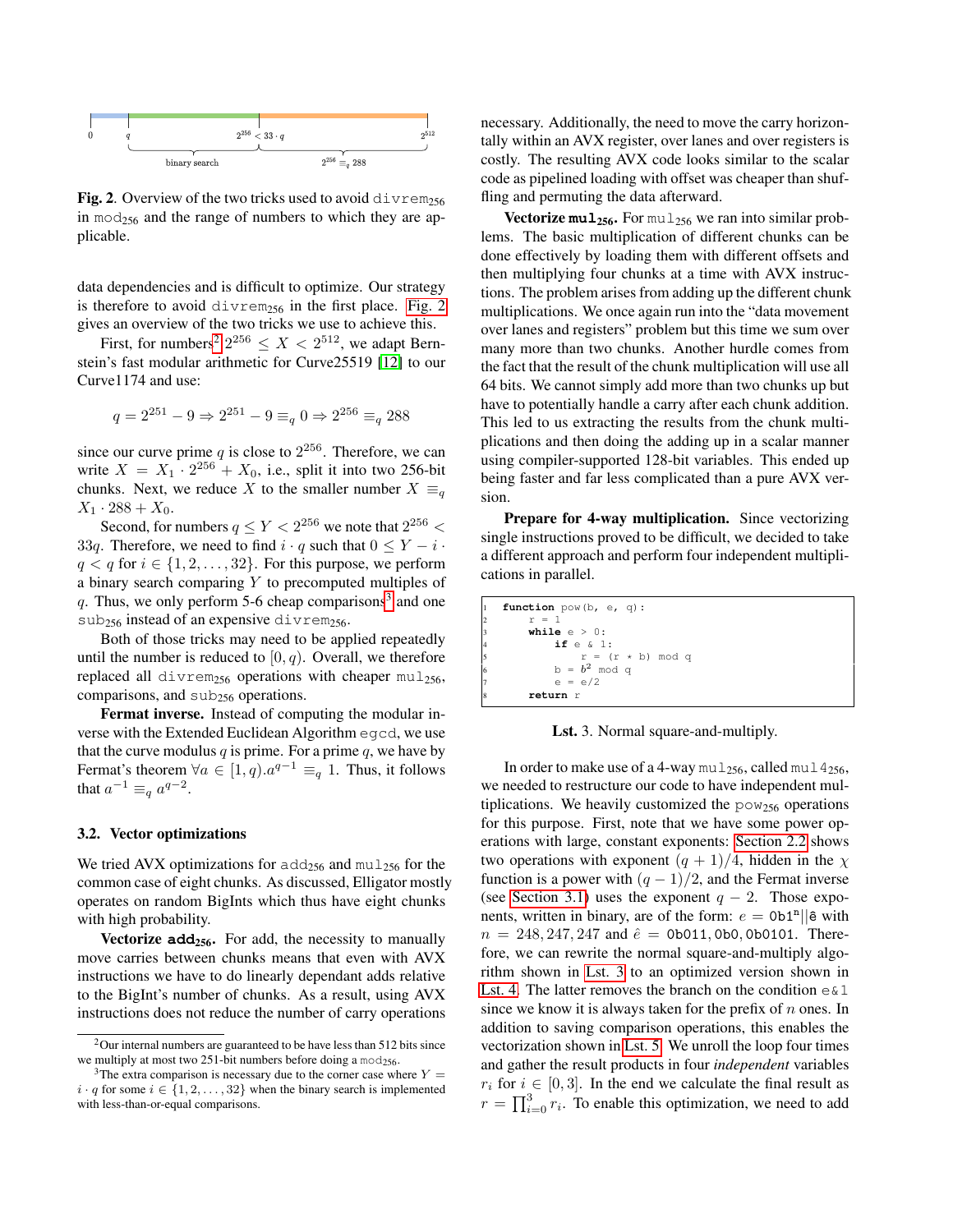more cleanup code on lines 4 to 7 to handle corner cases ( $\hat{e}$ as well as when  $n$  is not divisible by 4). Note that squaring the base  $b$  cannot be optimized due to its linear dependency. In our actual implementation, we had to unroll the loop eight times and use two sets of variables  $r_{i,j}$ ,  $b_{i,j}$  for  $i \in [0,3], j \in [0,1]$  alternately. This enabled us to avoid aliasing and thus memcpy's in the multiplication.

```
function pow(b, e, q):
        r = b^{\hat{e}}b = b^{|\hat{e}|+1}4 while e > 0:
5 r = (r * b) \mod q<br>6 b = b^2 \mod qe = e/28 return r
```
**Lst.** 4. Square-and-multiply for constant exponent  $e =$ 0b1<sup>n</sup>||ê with  $n \gg |\hat{e}|$ .

```
function pow(b, e, q) :
2 \alpha = \left[\frac{n}{4}\right]<br>3 \beta = n \mod 4r_1 = \mathbf{b}^{\hat{e}}5 r_2 = b^{1^{\beta} \cdot 2^{|\hat{e}|}}6 r_3 = r_4 = 1<br>
b_3 = b^{\beta + |\hat{e}| + 1}for i \in [0, \alpha]:
9 b_0 = (b_3)^2 \mod qb_1 = (b_0)^2 \mod qb_2 = (b_1)^2 \mod qb_3 = (b_2)^2 \mod qComputes r_j = (r_j \cdot b_j) \text{ mod } q, j \in [0, 3]\texttt{mul4}_{256}(r_0, b_0, r_1, b_1, r_2, b_2, r_3, b_3)return r_0 \cdot r_1 \cdot r_2 \cdot r_3
```
Lst. 5. Vectorized square-and-multiply for constant exponent  $e = 1^n ||\hat{e}$  with  $n \gg |\hat{e}|$ .

Vectorize 4-way multiplication. The  $mul14_{256}$  function does four independent  $mul_{256}$  in parallel using AVX vector instructions. To make this possible we first need to interleave the four chunk arrays of the different  $mu_{256}$  into one big array for every operand where the same chunk of the four  $mu_{256}$  are adjacent. Next, we write a vectorized version of the BigInt multiplication algorithm. This works the same as the normal  $mu_2_{56}$  algorithm but thanks to the change in representation we always load, operate, and store four independent 64-bit integer values. Note that this removes the need for horizontal data movement completely. Finally, the interleaved result BigInts have to be untangled to get the four resulting BigInts.

# 4. EXPERIMENTAL RESULTS

In this section, we first provide some background on our experiments and then analyze the speedup of V3 compared to V1. Furthermore, we discuss the change in the function call numbers. Finally, we compare our C implementation for Elligator with our GMP implementation as well as on

| function                            | V2   | V <sub>3</sub> |
|-------------------------------------|------|----------------|
| str2pnt                             | 30.0 | 47.2           |
| pnt2str                             | 31.3 | 49.6           |
| $add_{256}$                         | 5.9  | 6.2            |
| $chi_{256}$                         | 54.3 | 69.6           |
| $inv_{256}$                         | 7.1  | 11.1           |
| $mod_{256}$                         | 42.7 | 62.6           |
| $mu1_{256}$                         | 4.8  | 10.2           |
| $pow_{256}$                         | 16.0 | 23.7           |
| pow <sub>256</sub> , exp: $(q+1)/4$ | 53.6 | 83.8           |
| squared <sub>256</sub>              | 45.5 | 61.7           |
| $sub_{256}$                         | 8.7  | 9.3            |

<span id="page-5-3"></span>Table 5. Speedup of the functions in V2 and V3 relative to V1.

different devices.

#### <span id="page-5-0"></span>4.1. Experimental Setup

Target platform. Our target platform is a MacBook Pro Mid 2015 with an Intel Haswell i7-4980HQ 2.8 GHz and Apple clang version 12.0.0. We compile our code with the compiler flags -03 -mavx2 -march=native -m64 unless specified otherwise.

Benchmarks. As all our operations are on finite fields, we have fixed-sized inputs. Since we observe most operands to be random, we use random curve points and bit strings as inputs in our benchmarks. We measured all BigInt functions as well as both Elligator mappings to get a fine-grained overview and detect bottlenecks. Since we have a fixed input size, we measure runtime instead of performance. We additionally keep track of BigInt function calls and the use of basic integer operations.

# 4.2. Results

Compilation. [Table 4](#page-3-2) shows the results of using different optimization flags for V2 and V3. We observe that moving from -O0 to a better optimization suite makes a large difference. Afterward, the benefits diminish. The best compiler flag combination, which we picked for the final state of our project, is: -O3 -mavx2 -march=native -m64. This, together with compiling all files at once, gives us a 3x performance improvement compared to naïve compilation.

**Modulo** q. [Table 5](#page-5-3) shows that mod<sub>256</sub> achieves 62.6x speedup compared to the initial implementation. This is because we avoid the expensive division operations (see [Ta](#page-6-0)[ble 7](#page-6-0) where the stat count of div is reduced to zero in  $\nabla$ 2 and  $\nabla$ 3).

Fermat inverse. Initially, the Fermat inverse was not faster than using egcd. However, due to our in-depth op-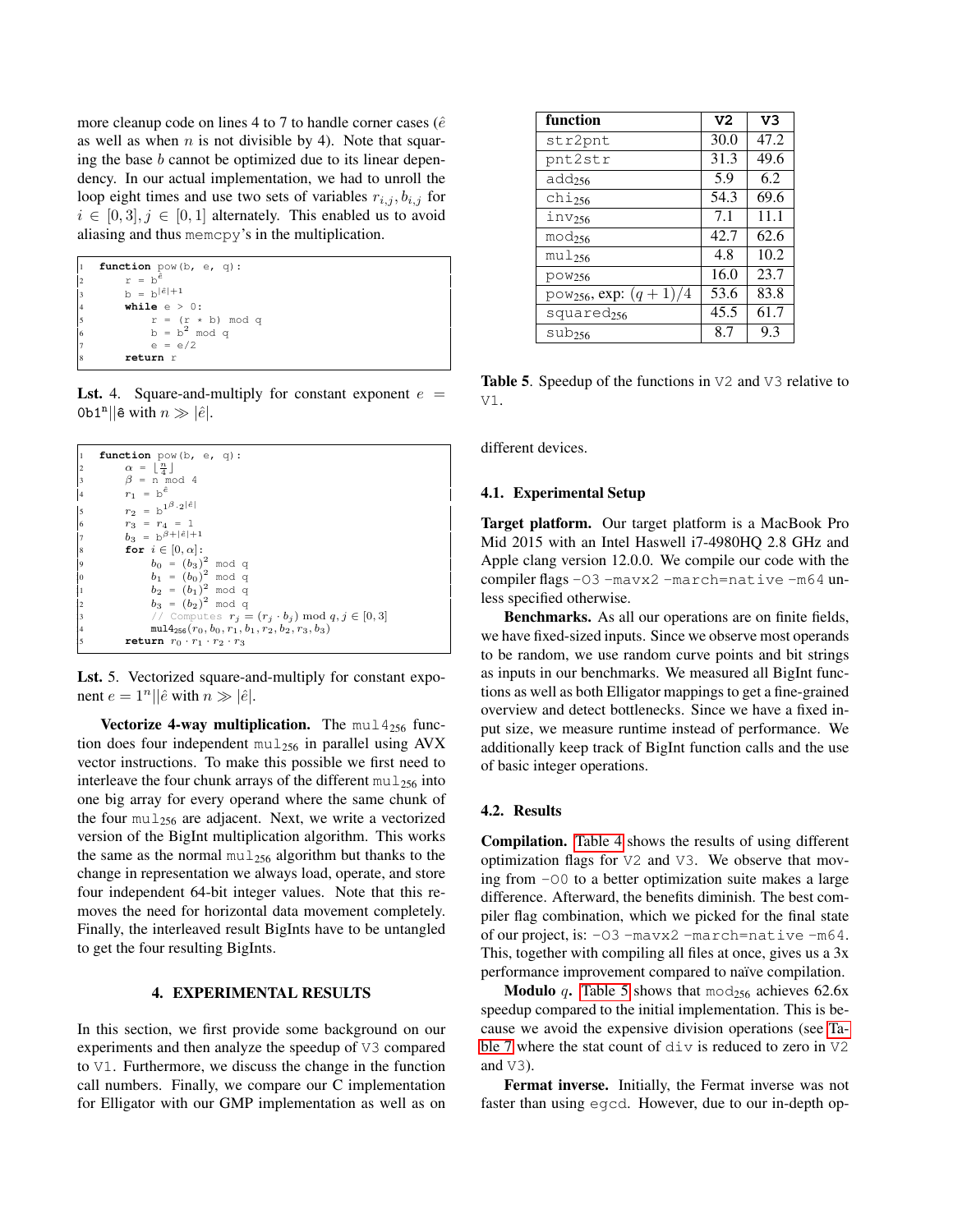| fn  | chunks              | type       | with flag | without flag |
|-----|---------------------|------------|-----------|--------------|
|     | general<br>$\leq 8$ |            | 95        | 95           |
| add | 8                   | no AVX     | 57        | 58           |
|     | 8                   | <b>AVX</b> | 73        | 73           |
|     | 8                   | optimal    | 47        | 47           |
|     | $\leq 8$            | general    | 401       | 402          |
| mul | 8                   | no AVX     | 188       | 188          |
|     | 8                   | <b>AVX</b> | 283       | 287          |

<span id="page-6-1"></span>**Table 6.** Runtime in cycles of  $\text{add}_{256}$  and  $\text{mul}_{256}$  implemented for up to 8-chunk-BigInts without vectorization (*general*) or assuming 8-chunk inputs and without vectorization (*no AVX*) or with vectorization (*AVX*). Additionally, for  $add_{256}$ , there is a lower bound using AVX and ignoring carries (*optimal*). For all functions, we give the runtime with compiler flags -Ofast -march=native -m64 -mavx2 and with -fno-tree-vectorize (*with flag*) or without it (*without flag*).

timization of power functions described in [Section 3.2,](#page-4-0) we achieve 11.1x speedup (see [Table 5\)](#page-5-3).

**Squared function.** [Table 5](#page-5-3) shows that squared<sub>256</sub> is around 6x faster than  $mu_{256}$  for squaring a BigInt.

4-way multiplication. The 4-way multiplication function gave us approx. 2.1x speedup (see [Table 5:](#page-5-3) from V2 to V3 the speedup increases by this factor). However, due to the significant overhead of changing the chunk representation at the start and end of  $mul_{256}$ , we do not see the ideal 4x speedup. Some more speedup might be achievable by changing the BigInt representation in the power function instead of every multiplication. However, this would require complex rewriting of all other internal functions and force them to use a less optimal representation.

**Vectorization.** Using AVX instructions in the  $\text{add}_{256}$ and  $mu_{256}$  function lead to a worse runtime as shown in [Table 6.](#page-6-1) In the case of  $add_{256}$  using AVX on 8 chunk Big-Ints is 28% worse than using the specialized 8 chunk  $add_{256}$ function without AVX. In the case of  $mul_{256}$  using AVX on 8 chunk BigInts is 52% worse than using the specialized 8 chunk mu $l_{256}$  function without AVX. Out of curiosity, we implemented an AVX add which ignores carries to obtain a lower bound on the achievable runtime. [Table 6](#page-6-1) shows that this optimal add only has a speedup of approximately 1.2x over the no AVX version. Therefore, we conclude that more sophisticated optimization for the carries could not achieve significant speedup.

Function calls. We reduced the overall number of function calls, especially to functions with a high runtime (see [Table 7\)](#page-6-0). The number of memory operations in  $V1$  is an order of magnitude larger than the number of  $mu1_{256}$  operations. Refactoring to store BigInts on the stack resulted in

| function         | V1     | V <sub>2</sub> | V <sub>3</sub> |
|------------------|--------|----------------|----------------|
| add/sub          | 22074  | 4114           | 4281           |
| chi              | 1      | 1              | 1              |
| comparisons      | 36655  | 7827           | 8163           |
| div              | 1460   | 0              | 0              |
| inv              | 3      | 2              | $\overline{2}$ |
| memory ops       | 103844 | 3              | 0              |
| mod              | 1021   | 4162           | 4337           |
| mul              | 11328  | 3162           | 112            |
| mul4             | 0      | 0              | 244            |
| mul single chunk | 0      | 0              | 2249           |
| other            | 63655  | 5              | 1              |
| pow general      | 5      | 0              | 0              |
| pow const. exp.  | 0      | 4              | 4              |
| square           |        | 999            | 999            |

<span id="page-6-0"></span>Table 7. Statistics of the change in function calls changed from V1 to V3 for Elligator pnt2str.

the removal of almost<sup>[4](#page-6-2)</sup> all memory operations. This optimization alone led to a significant decrease in runtime.

Another key decision was to avoid making calls to  $div_{256}$ rather than optimizing this expensive function. We achieved this through various algorithmic improvements discussed in [Section 3.1.](#page-3-2)

We greatly reduced the calls to  $mu_{256}$  by turning these into calls to specialized functions for 4-way multiplication, single chunk multiplication and squaring.

### 4.3. Comparison to GMP

We also implemented Elligator using the GMP library [\[2\]](#page-8-1) in place of our own BigInt function calls. The GMP implementation corresponds to our V1 implementation as future versions required specialized BigInt functions not available in GMP. GMP is a multi-precision arithmetic library with support for various number formats including integers and floats. It has been in development since 1991 and is thus highly optimized.

We benchmarked individual GMP functions against our own BigInt library (see [Fig. 3\)](#page-7-0) as well as benchmarking the GMP Elligator implementation against our own. The results showed that GMP, even without curve-specific optimizations, was still up to 6.6x faster than our implementation. We hypothesize this is due to a variety of reasons:

• GMP has been in development for a long time and has a large user-base. Hence it is highly optimized and refined. In contrast, we only had a few weeks to work on our implementation.

<span id="page-6-2"></span><sup>4</sup>Some rare copies are necessary to preserve values that will be overwritten inside a computation.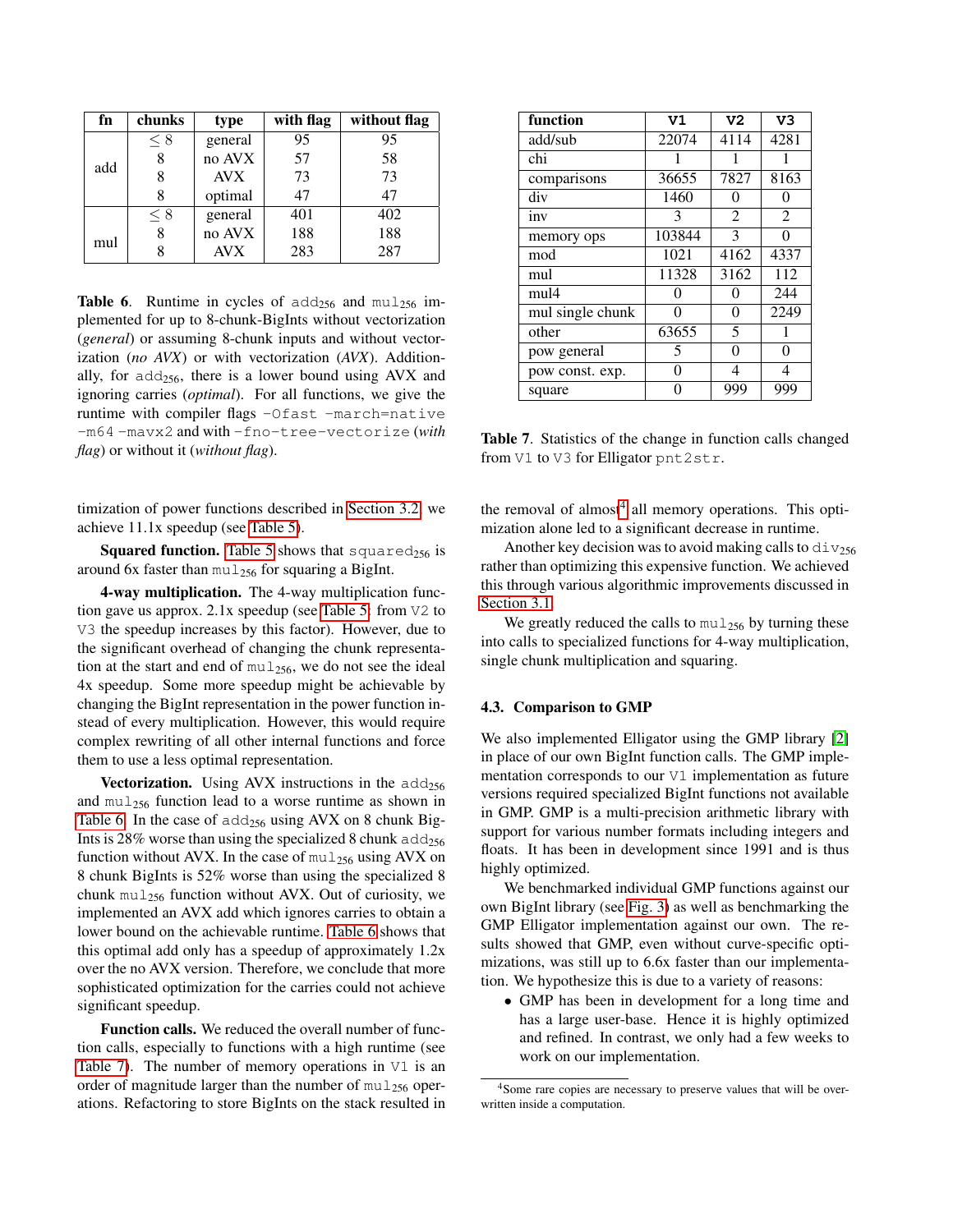

<span id="page-7-0"></span>Fig. 3. Median runtime comparison for the most relevant BigInt functions to their equivalent in GMP. The operations tagged with *curve* use the modulus of Curve1174.

- GMP uses manually crafted assembly for some functions to achieve the best possible speedup.
- GMP implements multiple division algorithms highly optimized for different operand sizes.

Although our final Elligator implementation was not as fast as GMP, the fact that we implemented a GMP version of Elligator is still useful as we are not aware of any other Elligator 1 reference implementations. Using our Curve1174 specific optimizations we managed to outperform some of the generic GMP operations such as add, sub, and mul. GMP's additional speedup is mainly due to their extremely optimized division. This operation is so fast, that they can simply implement mod and inv directly with div and still outperform our specialized implementations. The mod operation is used extensively in pow, making GMP's pow faster than ours. Those operations where GMP has an advantage over ours happen to be particularly frequent in the Elligator mappings, resulting in an impressive performance of the Elligator implementation with GMP.

### 4.4. Processor Comparison

Finally, we repeated benchmarks on three other processors:

- Apple M1 with Apple clang version 12.0.0
- AMD Ryzen 9 3900X (Zen 2) @4.1GHz with Windows 10 WSL Ubuntu and gcc compiler
- Intel Kaby Lake i5-7200U @3.1GHz with Windows

| <b>Processor</b> | V1   | V <sub>2</sub> | V3   |
|------------------|------|----------------|------|
| Haswell          | 38.3 | 1.22           | 0.77 |
| M1               | 8.16 | 0.30           |      |
| Zen 2            | 15.5 | 0.98           | 0.82 |
| Kaby Lake        | 18.1 | 0.97           | 0.83 |

<span id="page-7-1"></span>Table 8. Runtime (in multiples of  $10^6$  cycles) comparison for Elligator pnt2str executed on different platforms. The M1 has no support for AVX instructions and therefore cannot run the vectorized V3.

10 WSL Ubuntu and gcc compiler

[Table 8](#page-7-1) shows that the Intel Haswell, which was our main optimization target, saw the largest speedup but the slowest initial runtime.

Interestingly, the Apple M1 (which is a much newer processor) had by far the lowest runtime. This is even without AVX instructions, which are not supported by the M1's ARM architecture. ARM architectures instead use Neon intrinsics which only work with 128-bit vectors rather than the 256 bits provided on Intel architectures. This would fundamentally change the use of vector instructions throughout the project, such as optimizing for two-way multiplication rather than four-way multiplication.

# 5. CONCLUSIONS

We provide the first open-source implementation of Elligator 1 in Sage, Python and C, with C implementations both for our own BigInt arithmetic library optimized for Curve1174 and the generic GMP arithmetic library. We achieve a maximal speedup of 49.6x for our final Elligator implementation compared with our initial version. We also provide insights into the optimization potential on various different platforms, including the Apple M1. Although our BigInt arithmetic library is optimized for Curve1174 it is still outperformed in the context of Elligator by GMP.

Future research. Further work could be done to investigate how GMP achieves its additional speedup over our BigInt library. We are confident that their implementation tricks, alongside our Curve1174-specific optimizations would beat both implementations in terms of runtime. It would also be worth investigating how the Elligator algorithm could be optimized for specific architectures such as the Apple M1, which already shows high potential even without the use of vector instructions.

Next steps to further customize operations for the Elligator mapping could look into different representations of Curve1174. Bernstein uses the Montgomery formulas in [\[13\]](#page-8-12) to implement high-speed Diffie-Hellman operations on Curve25519. Fermat inversion only needs 11 multiplications in that setting.